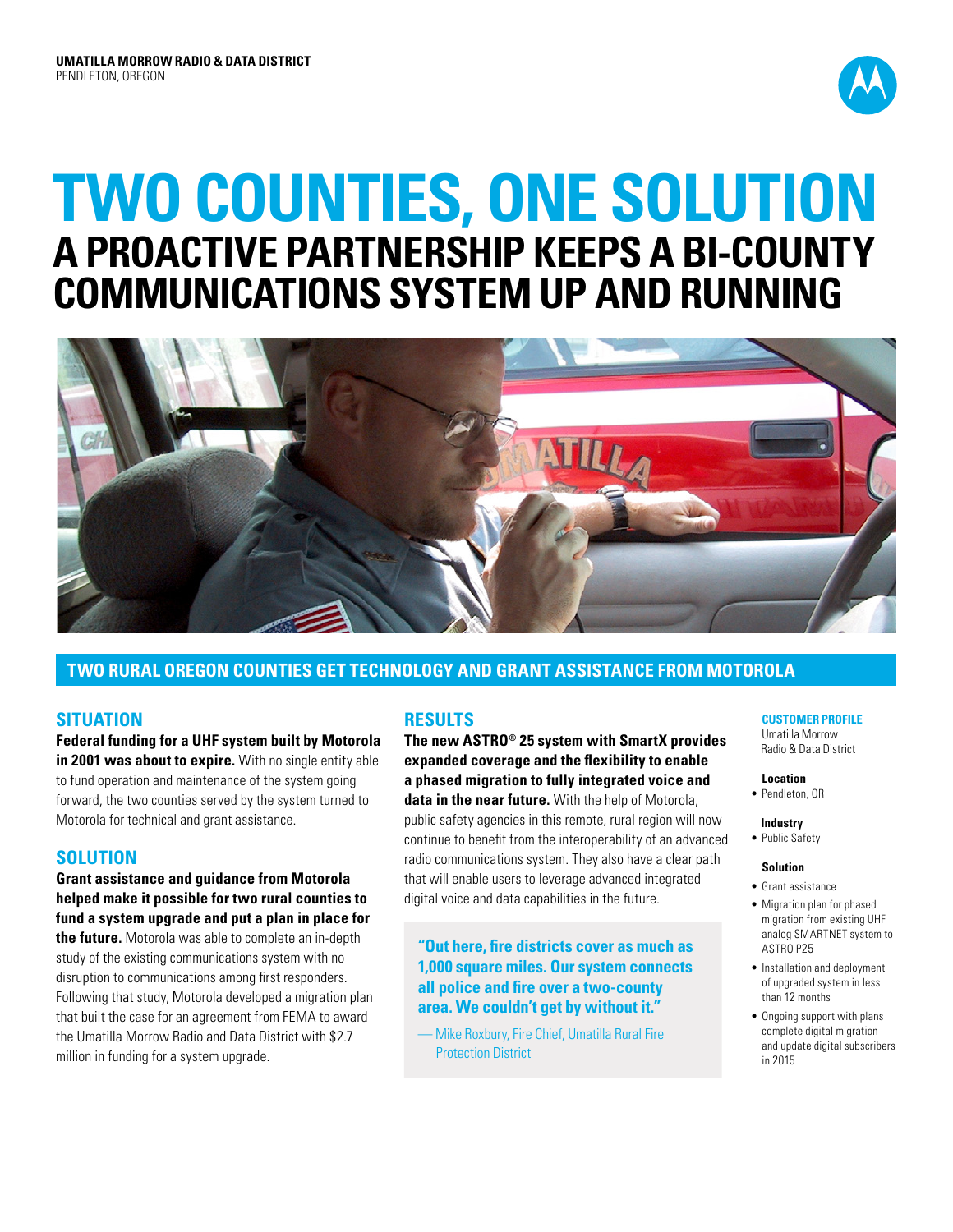#### **UMATILLA MORROW RADIO & DATA DISTRICT**

PENDLETON, OREGON



Mike Roxbury, Fire Chief, Umatilla Rural Fire Protection District

#### **Maintaining a critical regional public safety communications system**

Since 2001, when it was first deployed, a single Motorola SMARTNET trunked radio network has served as the primary means of daily public safety communications for 24 public safety agencies and 8 public works departments in Umatilla and Morrow Counties—two rural counties in eastern Oregon.

That original system was constructed with funds provided by federal grants associated with the Chemical Stockpile Emergency Preparedness Program (CSEPP), a program managed by the Federal Emergency Management Agency (FEMA) and the Department of the Army—that provided emergency preparedness assistance to communities surrounding five Army chemical depots, one of which was located in Umatilla and Morrow Counties. With the end of CSEPP looming, the two counties recognized the urgent need to find a way to continue to maintain and operate the system.

#### **A wide area to cover**

"That system connected all police and fire over a twocounty area," says Mike Roxbury, fire chief for Umatilla County. "Out here, we have fire districts that cover 1,000 square miles, so communicating over a single network is huge. We couldn't do without it."

In a geographic area that spans mountains and deserts and experiences frequent dust storms and wildfires, these two counties had a critical need for interoperability among many public safety agencies. The region has all the issues of a rural area. It's remote, mountainous, with many volunteer fire departments, rural county sheriff departments, and a total population in both counties of less than 100,000. If it had not been for the FEMA program, the bi-county communications district would not have been able to afford a communications system of this magnitude.

#### **Funding the future**

With federal funding coming to an end, no single jurisdiction could afford to operate and maintain the communications system on its own. So, the two counties took a historic step. Mike Roxbury, Fire Chief, Umatilla Rural Fire Protection District, and Shawn Halsey, administrator for the communications system, went before the Oregon legislature to generate new legislation that would allow the formation of a district—the Umatilla Morrow Radio and Data District (UMRDD). The first ever in state history, UMRDD was a new government entity that would be responsible for the ongoing maintenance and expansion of the radio system.

As the new district was being formed, the customer also needed to take another important step: request a final round of FEMA funding to upgrade the existing SMARTNET system. To that end, an unlikely group of stakeholders came together to work toward developing a plan for migrating to a digital system and meeting ambitious funding objectives.

#### **A multi-agency partnership**

At this point, representatives from Motorola Global Government Affairs stepped in to provide guidance in developing a proposal and a system migration plan to present to FEMA. "We asked Motorola for support and we were able to make it happen," says Chris E. Brown, Oregon CSEPP program manager. "There were a lot of meetings in which we talked about the advantages that the system could provide and FEMA bought our thought process."

Over the months it took to get the funding, Motorola was involved at every phase of the complex process. At monthly meetings, the UMRDD board treated their Motorola team as a true partner. There were also regular conference calls involving a number of senior officials, including the head of Motorola's Global Government Affairs and former FEMA director David Paulson.

Thanks to the efforts of everyone involved, UMRDD finally received the word: FEMA agreed to provide \$2.7 million to fund the upgrade of the system. "This was a real multiagency partnership," Brown says. "No one could have done this alone."



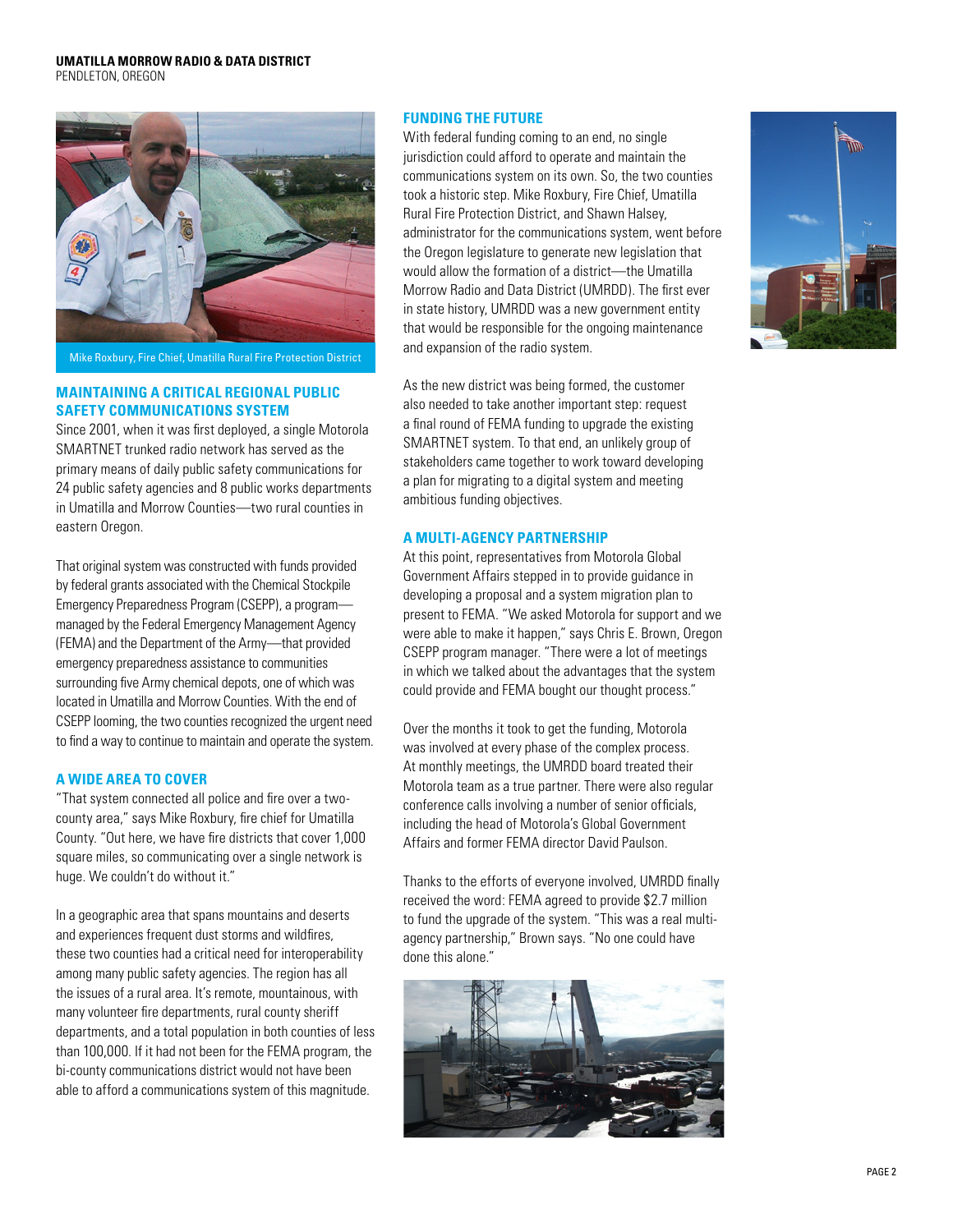PENDLETON, OREGON





### **A system for the long haul**

Motorola has been an active partner with the public safety agencies operating in Umatilla County for more than a decade. For the original system, an advisory board headed by Roxbury worked with Motorola to develop the system design. "We sat with Motorola and decided what we needed," he says. "We gave that information to FEMA and they provided funding for the original construction and for its ongoing operation over the last 10 years."

According to Halsey, the original system was a sevenchannel, seven-site trunked Motorola SMARTNET analog system. The prime site is located at the Umatilla County Justice Center in Pendleton, Oregon, where all of the equipment needs to tie the remote radio repeater sites together in a simulcast configuration. Seven trunked repeater sites were connected to the prime site via microwave radios and T1 circuits provided by Umatilla County. Three dispatch centers were directly linked to the trunked radio system.

In 2009, when Motorola began developing a technology plan for migrating the analog system to digital, they completed an in-depth coverage analysis of the existing system, visiting six Umatilla County sites to determine equipment requirements—all with no disruption to current users.

In the end, the Motorola team provided two options—a new 800 MHz P25 system or a phased SmartX migration. When it became clear that the \$10 million for a completely new system wasn't an option, the recommendation was that UMRDD migrate their master site to SmartX.

Because interoperability and flexibility were two factors that could not be compromised in the transition, the SmartX migration solution would help ensure that all individual agencies remain interoperable in the event of an emergency or disaster.

Moving forward, the Motorola team helped the district leverage the investment in the infrastructure that was already in place and provide a smooth path to the future that included P25 compliance, while providing flexibility for adding new coverage and capabilities in the future.

When all was said and done, deployment of the upgraded system was completed in record time. "Ron Spencer [the Motorola senior account manager who worked with the district before and after the system upgrade] was instrumental in making contacts with everyone we needed to get it all done—the state radio people, Day Wireless, Mission Critical Partners [a FEMA consulting firm], and other agencies," says Roxbury. "Chris Brown brought in state resources to Umatilla to help get the building and towers completed. The installation went smoothly. It was like they were performing open heart surgery on a beating heart."